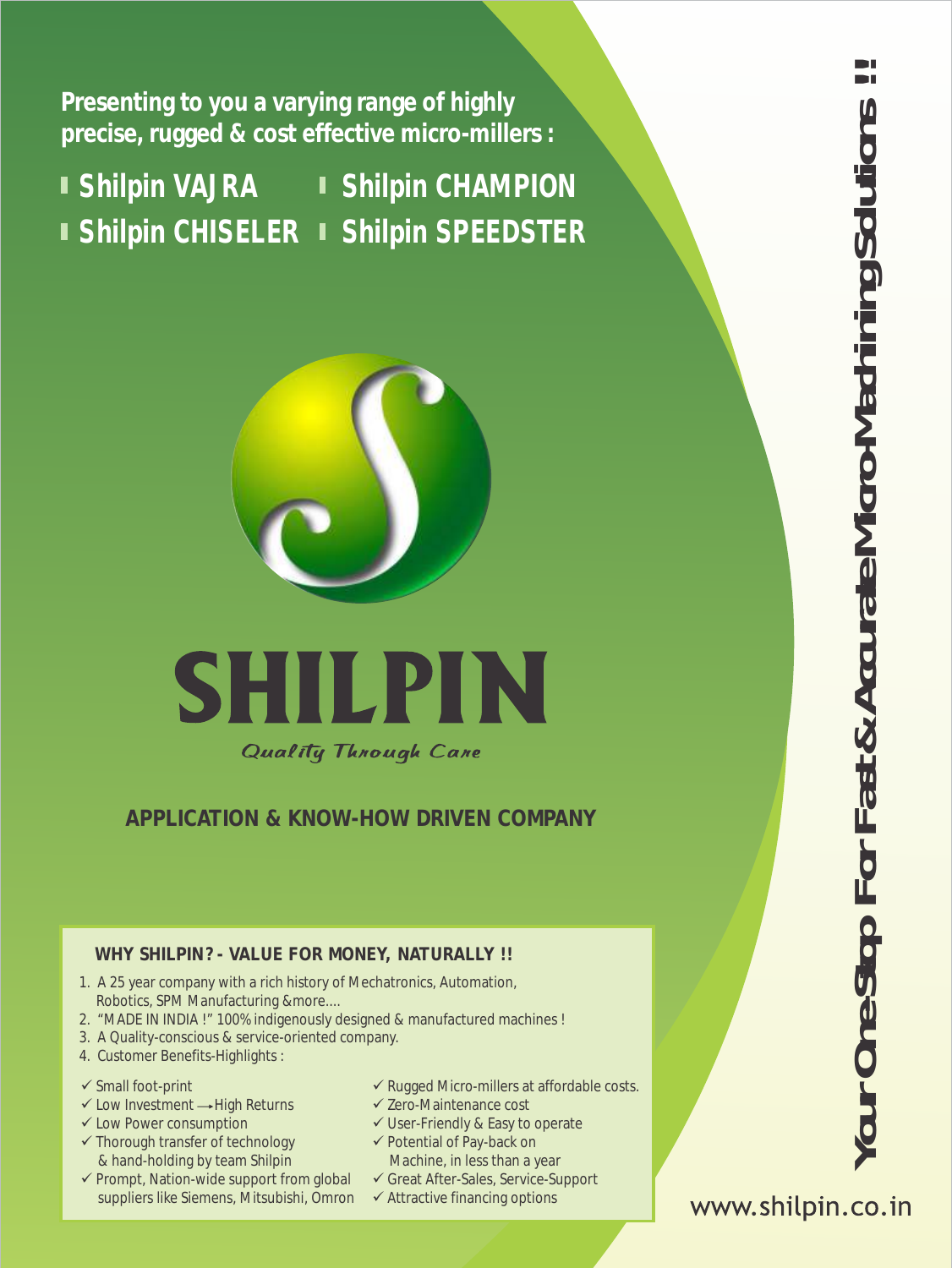# **Shilpin VAJRA**





#### **SALIENT FEATURES:**

- Our most cost-effective model
- Small footprint
- **•** Ergonomic design

- Brass punches
- Tablet punch
- Needle dies
- Copper electrodes
- **Imitation jewellery molds**
- Detailed brass work

| <b>SPECIFICATIONS</b>                                              |                                     |  |
|--------------------------------------------------------------------|-------------------------------------|--|
| Working Table Size (mm)                                            | 440 x 500                           |  |
| <b>T-Slots</b>                                                     | 1) Number: 5                        |  |
|                                                                    | 2) Center Distance (mm) : 90        |  |
|                                                                    | 3) Size (mm) : M8                   |  |
| Machining Area (X x Y x Z) (mm)                                    | 410X410X210                         |  |
| X x Y x Z Axis Travel (mm)                                         | 420X420X210                         |  |
| Distance of Spindle Bottom from table (mm)                         | 56                                  |  |
| Accuracy (With Pitch-compensation)<br>$(X \times Y \times Z)$ (mm) | Positional Accuracy: < 0.010        |  |
|                                                                    | Repeatability: 0.005                |  |
| Flatness Error of Working Table (mm)                               | < 0.03                              |  |
| Media Height (mm)                                                  | 265                                 |  |
| Gantry Width (mm)                                                  | 480                                 |  |
| Max. Load Weight (kg)                                              | 100                                 |  |
| Pressure Deformation of Working Table                              | $< 0.02$ (300 kg)                   |  |
| Spindle Power (kW)                                                 | 2.2                                 |  |
| Spindle Rotate Speed (RPM)                                         | 24000                               |  |
| <b>Tool Collet</b>                                                 | <b>ER16</b>                         |  |
| Max.Tool Size (mm)                                                 | 8 mm                                |  |
| Rapid Traverse Rate (Max.)                                         | $6 \text{ m/min}$ .                 |  |
| Feed Rate (Max.)                                                   | 2 m/min                             |  |
| Total Power (kW)                                                   | 4.0                                 |  |
| <b>Drive System</b>                                                | Digital AC Servo drives (Panasonic) |  |
| <b>Control System</b>                                              | Syntec                              |  |
| Programming                                                        | <b>ISO G-Code</b>                   |  |
| <b>Power Supply</b>                                                | 220V/50Hz                           |  |
| Net Weight (kg)                                                    | 900-1000                            |  |
| Machine Size (mm)                                                  | 1300x960x1400                       |  |
|                                                                    |                                     |  |

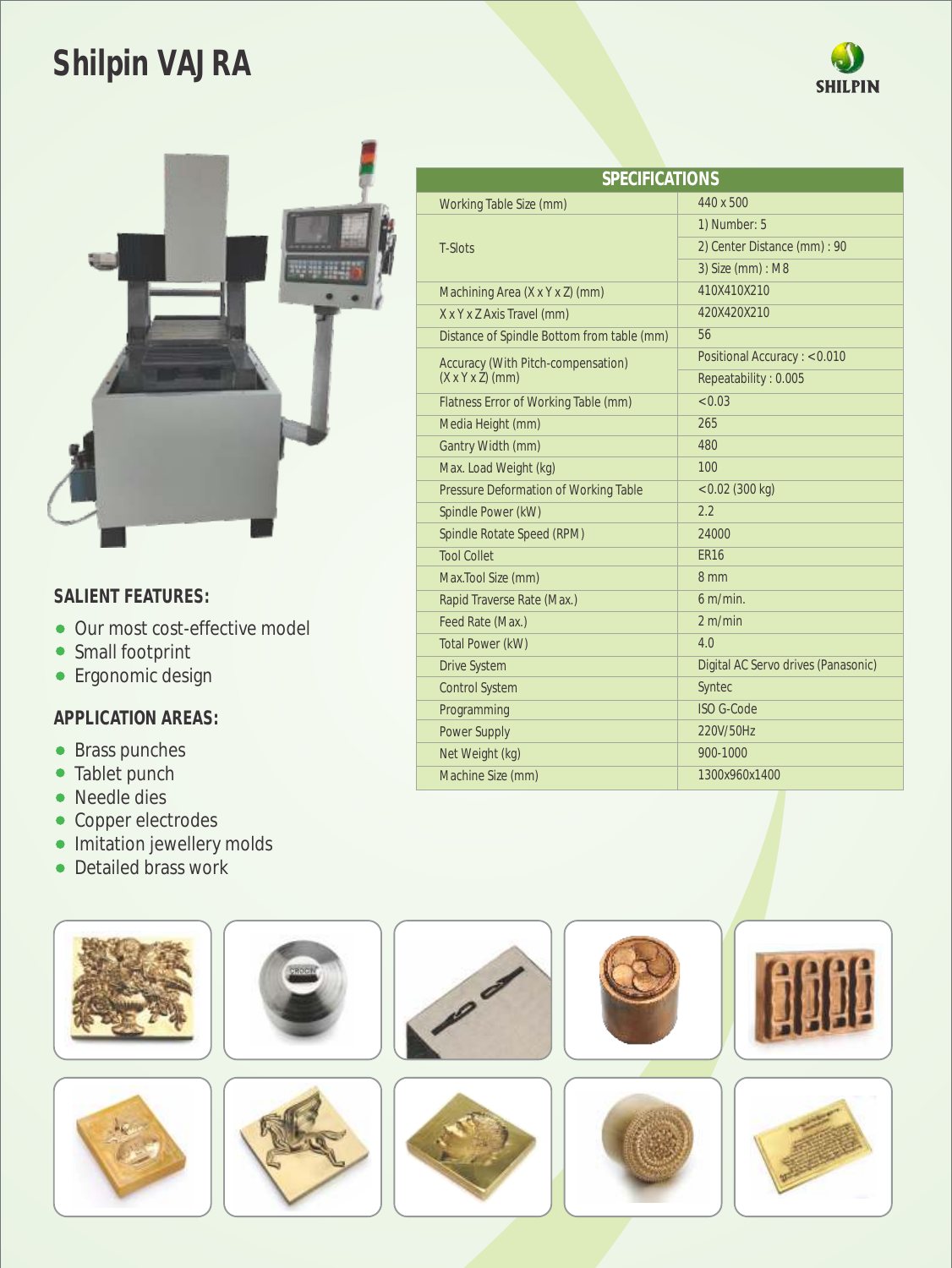### **Shilpin CHISELER**



#### **SALIENT FEATURES:**

- High spindle speed
- Optimal control system
- Maximum daylight

- Shoe sole molds
- Soap molds
- Toy molds
- Coining punches
- Hot stamping dies

| <b>SPECIFICATIONS</b>                      |                              |  |
|--------------------------------------------|------------------------------|--|
| Working Table Size (mm)                    | 440 x 540                    |  |
| <b>T-Slots</b>                             | 1) Number: 5                 |  |
|                                            | 2) Center Distance (mm) : 90 |  |
|                                            | 3) Size (mm) : M8            |  |
| Machining Area (X x Y x Z) (mm)            | 410X410X210                  |  |
| X x Y x Z Axis Travel (mm)                 | 420X420X210                  |  |
| Distance of Spindle Bottom from table (mm) | 30                           |  |
| Accuracy (With Pitch-compensation)         | Positional Accuracy: < 0.010 |  |
| $(X \times Y \times Z)$ (mm)               | Repeatability: 0.005         |  |
| Flatness Error of Working Table (mm)       | < 0.03                       |  |
| Media Height (mm)                          | 265                          |  |
| Gantry Width (mm)                          | 480                          |  |
| Max. Load Weight (kg)                      | 100                          |  |
| Pressure Deformation of Working Table      | $< 0.02$ (300kg)             |  |
| Spindle Power (kW)                         | $\overline{4}$               |  |
| Spindle Rotate Speed (RPM)                 | 40000                        |  |
| <b>Tool Collet</b>                         | <b>ISO20/ER16</b>            |  |
| Max. Tool Size (mm)                        | 8                            |  |
| Rapid Traverse Rate (Max.)                 | $6 \text{ m/min}$ .          |  |
| Feed Rate (Max.)                           | 2 m/min                      |  |
| Total Power (kW)                           | 6                            |  |
| <b>Drive System</b>                        | Digital AC Servo drives      |  |
| <b>Control System</b>                      | Siemens / Mitsubishi         |  |
| Programming                                | <b>ISO G-Code</b>            |  |
| <b>Power Supply</b>                        | 440 V 3ph / 50 Hz            |  |
| Net Weight (kg)                            | $900 - 1000$                 |  |
| Machine Size (mm)                          | 1300x1250x2000               |  |



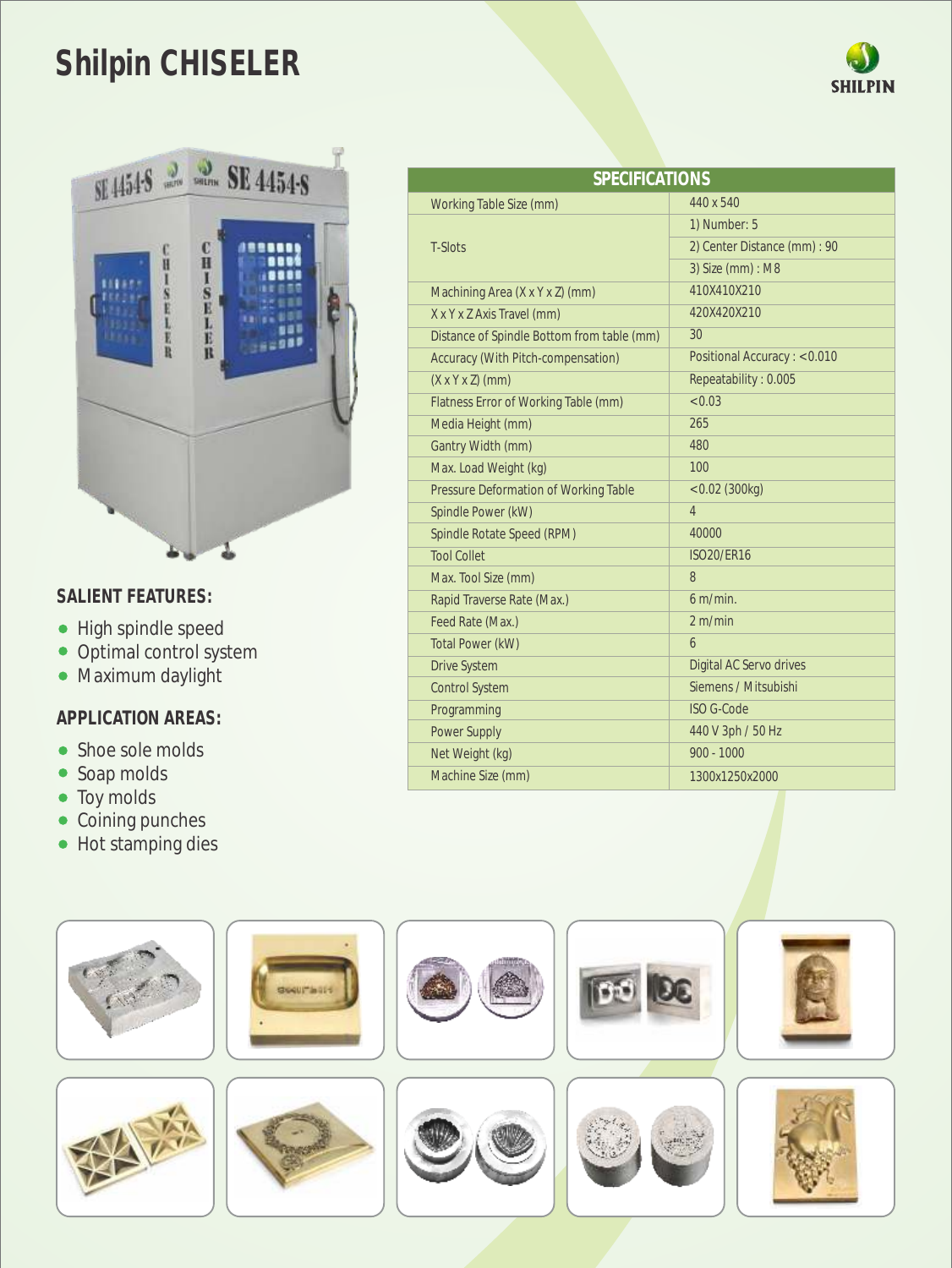# **Shilpin CHAMPION**





#### **SALIENT FEATURES:**

- Fourth axis option
- Automatic tool change option
- High accuracy

- Luxury pen covers
- Decorative door handles
- Pressure die casting
- Punching dies for silver articles
- Cylindrical sculptures
- Intricate dies and punches

| SPECIFICATIONS                                                     |                              |  |
|--------------------------------------------------------------------|------------------------------|--|
| Working Table Size (mm)                                            | 440X680                      |  |
| T-Slots                                                            | 1) Number: 5                 |  |
|                                                                    | 2) Center Distance (mm) : 90 |  |
|                                                                    | 3) Size (mm) : M8            |  |
| Machining Area (X x Y x Z) (mm)                                    | 420X580X210                  |  |
|                                                                    | 420X350X210 with ATC         |  |
| X x Y x Z Axis Travel (mm)                                         | 420X580X210                  |  |
| Distance of Spindle Bottom from table (mm)                         | 10/70                        |  |
| Accuracy (With Pitch-compensation)<br>$(X \times Y \times Z)$ (mm) | Positional Accuracy:<0.010   |  |
|                                                                    | Repeatability: 0.005         |  |
| Flatness Error of Working Table (mm)                               | < 0.03                       |  |
| Media Height (mm)                                                  | 200 / 265                    |  |
| Gantry Width (mm)                                                  | 480                          |  |
| Max. Load Weight (kg)                                              | 100                          |  |
| Pressure Deformation of Working Table                              | $< 0.02$ (300 kg)            |  |
| Spindle Power (kW)                                                 | 4                            |  |
| Spindle Rotate Speed (RPM)                                         | 40000                        |  |
| <b>Tool Collet</b>                                                 | <b>ISO20/ER16</b>            |  |
| Max. Tool Size (mm)                                                | 8                            |  |
| Rapid Traverse Rate (Max.)                                         | $10 \text{ m/min}$ .         |  |
| Feed Rate (Max.)                                                   | 8 m/min                      |  |
| Total Power (kW)                                                   | 7.5                          |  |
| <b>Drive System</b>                                                | Digital AC Servo drives      |  |
| <b>Control System</b>                                              | 828D / M80                   |  |
| Programming                                                        | <b>ISO G-Code</b>            |  |
| <b>Power Supply</b>                                                | 440 V 3ph / 50 Hz            |  |
| Net Weight (kg)                                                    | 1500                         |  |
| Machine Size (mm)                                                  | 2100x1140x2000               |  |

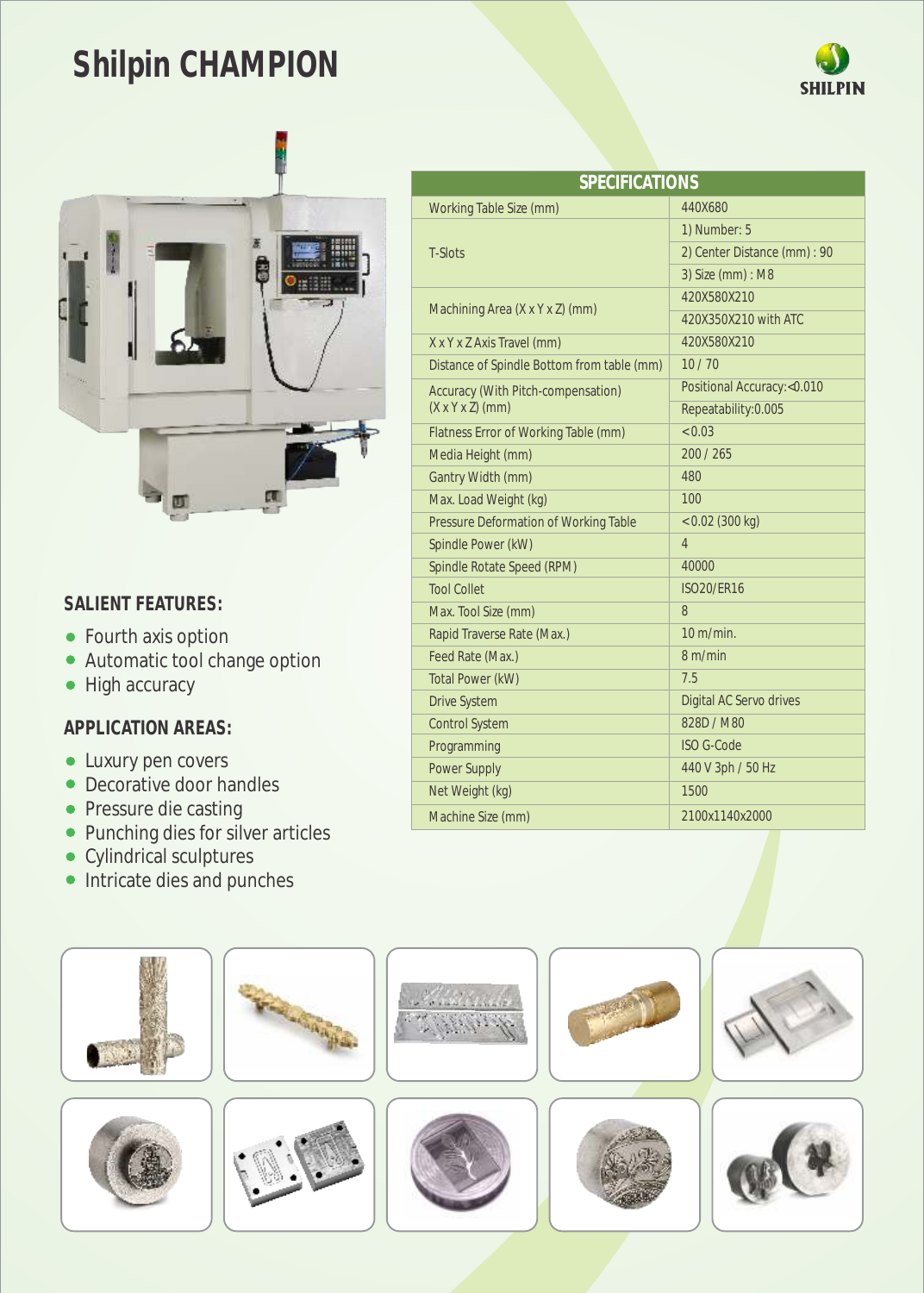# **Shilpin SPEEDSTER**





#### **SALIENT FEATURES:**

- Large machining area
- Powerful spindle
- High feedrate

- Blow molds
- Large name plates
- Aluminum patterns
- Oil seal molds
- Button dies
- Leather stamping dies

| <b>SPECIFICATIONS</b>                                              |                                |  |
|--------------------------------------------------------------------|--------------------------------|--|
| Working Table Size (mm)                                            | 600x600                        |  |
| <b>T-Slots</b>                                                     | 1) Number: 7                   |  |
|                                                                    | 2) Center Distance (mm) : 90   |  |
|                                                                    | 3) Size (mm) : M8              |  |
| Machining Area (X x Y x Z) (mm)                                    | 600x600x210                    |  |
| X x Y x Z Axis Travel (mm)                                         | 600x600x210                    |  |
| Distance of Spindle Bottom from table (mm)                         | 70                             |  |
| Accuracy (With Pitch-compensation)<br>$(X \times Y \times Z)$ (mm) | Positional Accuracy: < 0.010   |  |
|                                                                    | Repeatability: 0.005           |  |
| Flatness Error of Working Table (mm)                               | < 0.03                         |  |
| Media Height (mm)                                                  | 300                            |  |
| Gantry Width (mm)                                                  | 660                            |  |
| Max. Load Weight (kg)                                              | 150                            |  |
| Pressure Deformation of Working Table                              | $< 0.02$ (300kg)               |  |
| Spindle Power (kW)                                                 | 5.5                            |  |
| Spindle Rotate Speed (RPM)                                         | 30000                          |  |
| <b>Tool Collet</b>                                                 | ER25/BT30                      |  |
| Max. Tool Size (mm)                                                | 16                             |  |
| Rapid Traverse Rate (Max.)                                         | $10 \text{ m/min}$             |  |
| Feed Rate (Max.)                                                   | 8 m/min                        |  |
| Total Power (kW)                                                   | 7.5                            |  |
| <b>Drive System</b>                                                | <b>Digital AC Servo drives</b> |  |
| <b>Control System</b>                                              | 828D/M80                       |  |
| Programming                                                        | <b>ISO G-Code</b>              |  |
| <b>Power Supply</b>                                                | 440 V 3ph / 50 Hz              |  |
| Net Weight (kg)                                                    | 3000                           |  |
| Machine Size (mm)                                                  | 2100x1600x2000                 |  |
|                                                                    |                                |  |